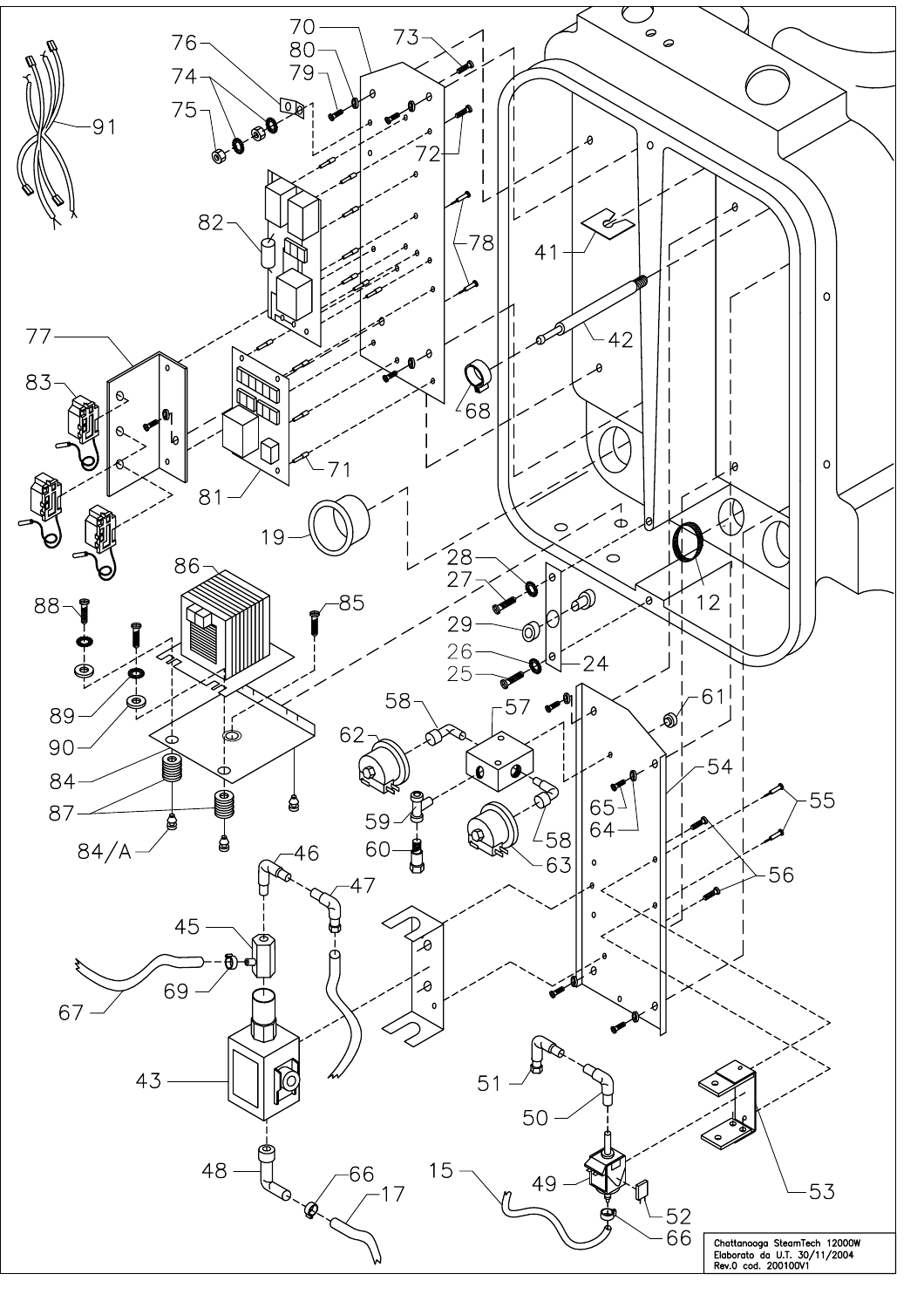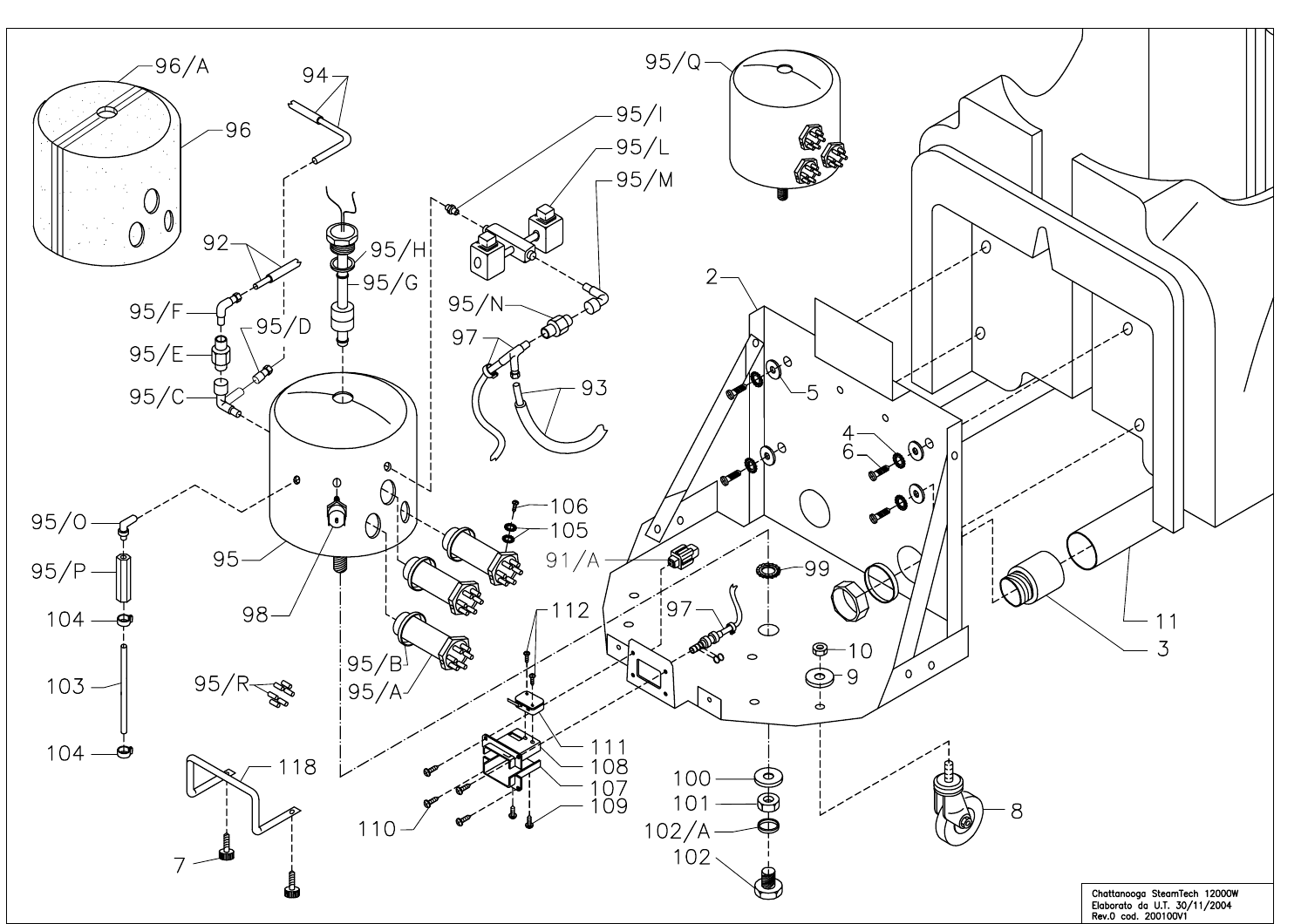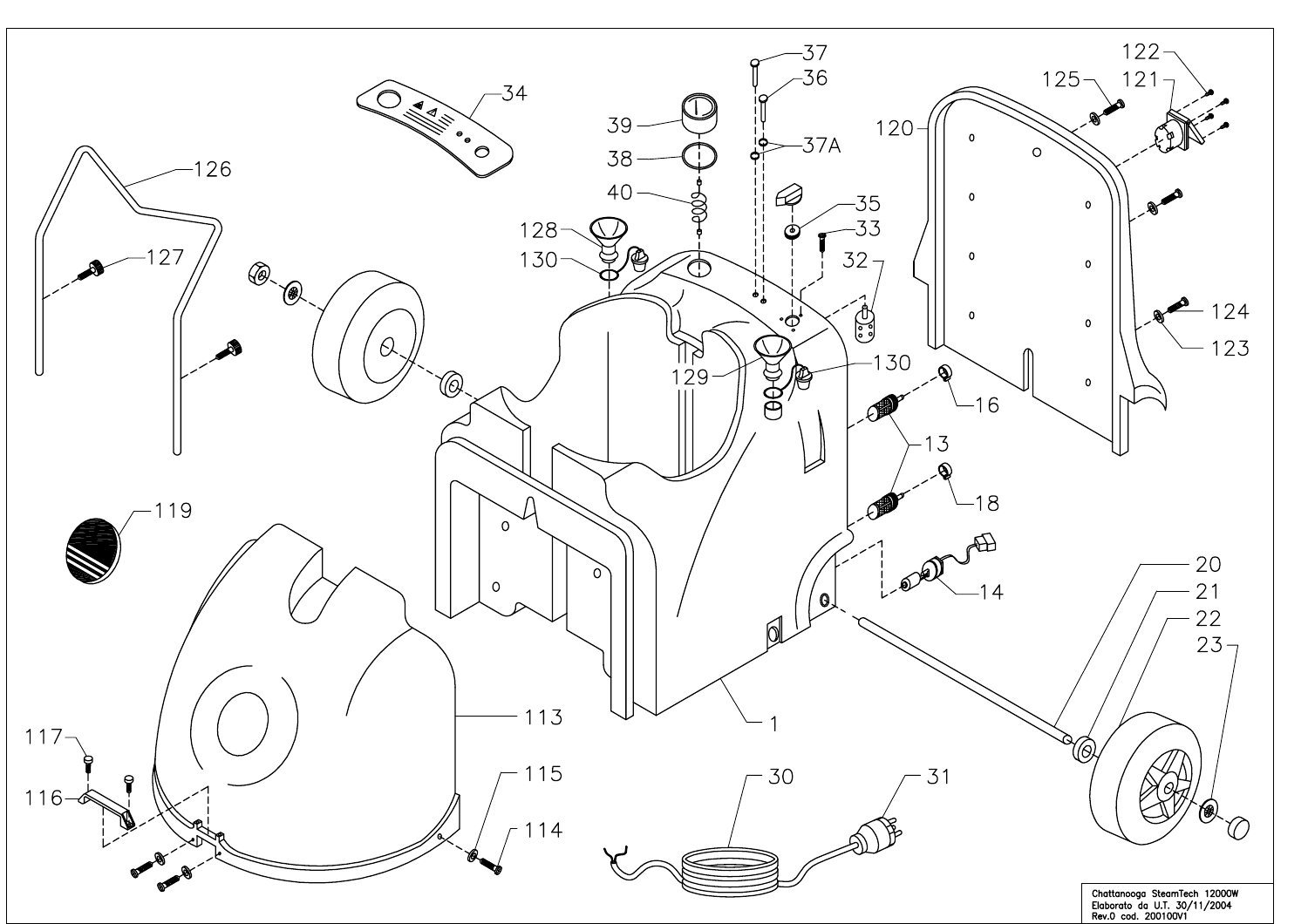| Pos.           | Codice         | Q.tà           | Denominazione                    | <b>Denomination</b>             | Description                       | Benennung                     | <b>Descripcion</b>            |
|----------------|----------------|----------------|----------------------------------|---------------------------------|-----------------------------------|-------------------------------|-------------------------------|
|                |                |                | STEAM TECH 12000 (cod. 200100V1) |                                 |                                   |                               |                               |
| -1             | CA1181         | $\overline{1}$ | <b>GRUPPO CENTR. SERBAT. BLU</b> | <b>BLUE TANK GROUP</b>          | PARTIE CENTRALE BLEUE             | TANKGRUPPE (BLAU)             | <b>GRUPO DEPOSITOS (AZUL)</b> |
| 2              | RA3085         | -1             | STAFFA ANT. CALDAIA-RUOTE        | <b>MOUNT BASE</b>               | <b>BRIDE SUPPORT</b>              | <b>HALTERUNG</b>              | <b>SOPORTE</b>                |
| 3              | PP0007         | $\overline{2}$ | RACCORDO TUBO SCATOLA Ø50        | <b>FITTING</b>                  | <b>RACCORD</b>                    | VERBINDUNGSTÜCK               | <b>RACORDO</b>                |
| 4              | VI7311         | $\overline{4}$ | RONDELLA DENTELLATA Ø10          | WASHER Ø10                      | <b>RONDELLE</b>                   | <b>SCHEIBE</b>                | ARANDELA                      |
| 5              | VI7313         | $\overline{4}$ | RONDELLA GREMB. ZN 10X30         | WASHER ZN 10X30                 | <b>RONDELLE</b>                   | <b>SCHEIBE</b>                | ARANDELA                      |
| 6              | VI7125         | $\overline{4}$ | VITE M10X20 STEAM TECH           | SCREW M10X20                    | <b>VIS</b>                        | <b>SCHRAUBE</b>               | <b>TORNILLO</b>               |
| $\overline{7}$ | PG5032         | $\overline{2}$ | VOLANTINO TMP V1/30/V-M6X20      | <b>HAND WHEEL SCREW</b>         | VIS DE POIGNÉE                    | SCHRAUBE FÜR HANDGRIFF        | <b>TORNILLO PARA MANGO</b>    |
| 8              | PG5409         | $\overline{2}$ | RUOTA Ø100 10MAX15 GIREV.        | WHEEL Ø100 MAX15                | <b>ROUE</b>                       | <b>RAD</b>                    | <b>RUEDA</b>                  |
| 9              | VI7313         | $\overline{2}$ | RONDELLA GREMB. ZN 10X30         | WASHER ZN 10X30                 | <b>RONDELLE</b>                   | <b>SCHEIBE</b>                | <b>ARANDELA</b>               |
| 10             | VI7225         | $\overline{2}$ | DADO AUTOBLOK M10                | NUT M10                         | <b>ECROU</b>                      | <b>MUTTER</b>                 | <b>TUERCA</b>                 |
| 11             | PG5345         | 0.428          | TUBO ELETTRICO Ø50 (S/TECH)      | <b>HOSE Ø50</b>                 | TUYAU                             | <b>SCHLAUCH</b>               | <b>TUBO</b>                   |
| 11A            | PG5345         | 0.428          | TUBO ELETTRICO Ø50 (S/TECH)      | HOSE Ø50                        | TUYAU                             | <b>SCHLAUCH</b>               | <b>TUBO</b>                   |
| 12             | PG5145         | $\overline{2}$ | GUARNIZ. TUBI. PASS. EL./IDR.    | <b>GASKET</b>                   | <b>JOINT</b>                      | <b>DICHTUNG</b>               | <b>JUNTA</b>                  |
| 13             | FL9000         | $\overline{2}$ | FILTRO DET/ACQ STEAM TECH        | DET/WATER FILTER STEAM TECH     | FILTRE DET./EAU STEAM TECH        | REINIG./WASSER FILTER ST.TECH | FILTRO DET/AGUA STEAM TECH    |
| 14             | PE2327         | -1             | INTERR. REED GALLEGG. ORIZZ.     | REED SWITCH HORIZONTAL FLOAT    | <b>INTERRUPTEUR REED FLOTTEUR</b> | REED SCHALTER SCHW.SPERRE     | INTERUPTOR REED FLOTADOR HOR. |
| 15             | RA30350        | -1             | TUBO PVC TRASPARENTE 6X9         | PVC HOSE 6X9                    | TUYAU                             | <b>SCHLAUCH</b>               | <b>TUBO</b>                   |
| 16             | PG5247         | -1             | FASCETTA BIFILARE 9.8-10.4       | CLAMP 9.8-10.4                  | <b>COLLIER</b>                    | <b>SCHELLE</b>                | ABRAZADERA                    |
| 17             | RA30600        | -1             | TUBO PVC TRASPARENTE 6X9         | PVC HOSE 6X9                    | TUYAU                             | <b>SCHLAUCH</b>               | <b>TUBO</b>                   |
| 18             | PG5247         | -1             | FASCETTA BIFILARE 9.8-10.4       | CLAMP 9.8-10.4                  | <b>COLLIER</b>                    | <b>SCHELLE</b>                | ABRAZADERA                    |
| 19             | PP0005         | 2              | TAPPO VANO EL./IDR. S/TECH       | CAP                             | <b>BOUCHON</b>                    | <b>DECKEL</b>                 | <b>TAPON</b>                  |
| 20             | RA3090         | -1             | PERNO RUOTA STEAM TECH           | <b>WHEEL AXLE</b>               | PIVOT ROUE                        | <b>ACHSE RAD</b>              | PIVOTE RUEDA                  |
| 21             | RA3091         | $\overline{2}$ | SPESSORE PERNO-RUOTA             | WHEEL AXLE BLOCK                | CALE D'ÉPAISSEUR ROUE             | ABSTANDSTÜCK RADACHSE         | PIEZA ESPESOR RUEDA           |
| 22             | PG5416         | $\overline{2}$ | RUOTA POSTERIORE S/TECH          | WHEEL                           | <b>ROUE</b>                       | <b>RAD</b>                    | <b>RUEDA</b>                  |
| 23             | PG5245         | $\overline{2}$ | COLLARE ELAST. FERMO RUOTA       | <b>ELASTIC COLLAR FOR WHEEL</b> | COLLIER ELAST. POUR ROUE          | ELAST. RING FÜR RAD           | COLLAR ELAST. PARA RUEDA      |
| 24             | RA3094         | -1             | STAFFA CAVO ALIMENTAZIONE        | <b>MOUNT BASE</b>               | <b>BRIDE SUPPORT</b>              | <b>HALTERUNG</b>              | <b>SOPORTE</b>                |
| 25             | VI7188         | $\mathbf{1}$   | VITE TCB TC M6X10 UNI7687        | SCREW M6X10                     | <b>VIS</b>                        | SCHRAUBE                      | <b>TORNILLO</b>               |
| 26             | VI7303         | -1             | RONDELLA DENTELLATA ZN Ø6        | WASHER ZN Ø6                    | <b>RONDELLE</b>                   | <b>SCHEIBE</b>                | ARANDELA                      |
| 29             | PE2361         | -1             | PRESSACAV.PLASTICO PG16          | <b>CABLE PRESS</b>              | PRESSE-CABLES                     | KABELPRESSE                   | PRENSA CABLE                  |
| 30             | <b>PE2096K</b> | -1             | CAVO DI ALIMENTAZIONE            | POWER CABLE                     | <b>CABLE D'ALIMENTATION</b>       | <b>STROMKABEL</b>             | CABLE DE ALIMENTACIÓN         |
| 31             | PE1999         | -1             | SPINA 3P+T 400V ROSSA            | RED PLUG 3P+T 400V              | FICHE ROUGE 3P+T 400V             | ROTER 3P+T 400V STECKER       | ENCHUFE ROJO 3P+T 400V        |
| 32             | PE2270         | -1             | COMMUTATORE 20A 400V             | <b>COMMUTATOR</b>               | <b>COMMUTATEUR</b>                | <b>STROMWENDER</b>            | CONMUTADOR                    |
| 33             | VI7164         | 3              | VITE AUTOFIL.2.9X13 T.S.P T.C.   | <b>SCREW 2.9X13</b>             | <b>VIS</b>                        | <b>SCHRAUBE</b>               | <b>TORNILLO</b>               |
| 34             | AD9020         | -1             | ADESIVO SERIG. PANN. COM.        | <b>STICKER COMAND PANEL</b>     | ADHÉSIF PANNEAU COMMANDE          | SCHALTBRETT-AUFKLEBER         | ADESIVO PANEL DE MANDO        |
| 35             | PG5308         | $\overline{1}$ | PASSATUBO ELIS                   | <b>MOUTHPIECE</b>               | PASSAGE                           | <b>DURCHGANG</b>              | PASAJE PARA TUBOS             |
| 36             | PE2225         |                | SPIA LUM. SERIG. VERDE FAST.     | <b>GREEN CONTROL LIGHT</b>      | <b>TEMOIN LUMINEUX VERT</b>       | <b>GRÜNES KONTROLLICHT</b>    | <b>ESPIA LUMINOSA VERDE</b>   |
| 37             | PE2219         | -1             | SPIA LUM. SERIG. ROSSA FAST.     | RED CONTROL LIGHT               | <b>TEMOIN LUMINEUX ROUGE</b>      | ROTES KONTROLLICHT            | ESPIA LUMINOSA ROJA           |
| 37A            | PG5106         | $\overline{2}$ | OR 9.25X1.78 NBR GRIGIO          | O-RING 34.65X1.78               | <b>JOINT</b>                      | <b>DICHTUNG</b>               | <b>JUNTA</b>                  |
| 38             | PG5115         |                | OR 34.65X1.78 NBR NERO           | O-RING 34.65X1.78               | <b>JOINT</b>                      | <b>DICHTUNG</b>               | <b>JUNTA</b>                  |
| 39             | PE2430         | -1             | MANOMETRO Ø50 0-16 Bar           | PRESSURE GAUGE                  | <b>MANOMETRE</b>                  | <b>MANOMETER</b>              | <b>MANOMETRO</b>              |
| 40             | PE2414         | -1             | CAPILLARE L.500 1/8" F-M         | CAPILLARY                       | CAPILLAIRE                        | <b>KAPILLARE</b>              | CAPILARO                      |
| 41             | RA30003        | -1             | STAFFA Ø50 C/VITI PER MANOM.     | <b>MOUNT BASE</b>               | <b>BRIDE SUPPORT</b>              | <b>HALTERUNG</b>              | <b>SOPORTE</b>                |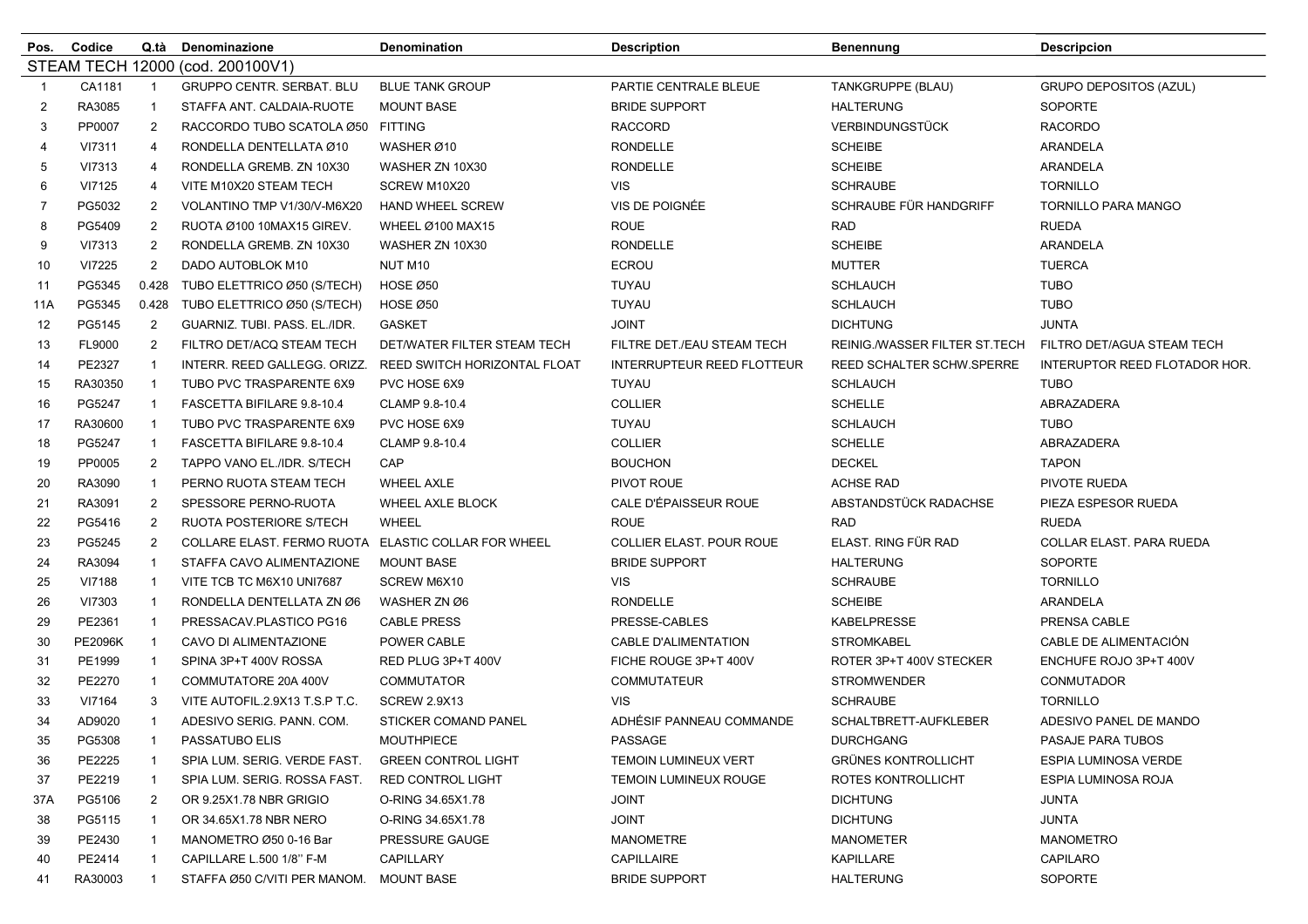| 42   | 510303  | -1             | TUBO COLLEG. INT. CORTO                       | HOSE                        | TUYAU                       | <b>SCHLAUCH</b>                     | <b>TUBO</b>                     |
|------|---------|----------------|-----------------------------------------------|-----------------------------|-----------------------------|-------------------------------------|---------------------------------|
| 43   | PE2046  | -1             | POMPA ET3000 3/8"FF                           | <b>PUMP ET3000 3/8F</b>     | <b>POMPE</b>                | <b>PUMPE</b>                        | <b>BOMBA</b>                    |
| 45   | PE2425  | $\mathbf{1}$   | DEAREATORE POMPA ET3000                       | BLEEDER VALVE FOR PUMP      | <b>DESEAREATEUR</b>         | <b>ENTLÜFTER</b>                    | <b>DEAREADOR</b>                |
| 46   | RA30442 | $\mathbf{1}$   | RACCORDO GOMITO 3/8"M-1/8"F ELBOW FITTING     |                             | RACCORD COUDE               | <b>WINKELANSCHLUß</b>               | RACORDO "L"                     |
| 47   | RA3105  | $\mathbf{1}$   | RACCORDO GOMITO 8X6-1/8"M                     | <b>ELBOW FITTING</b>        | RACCORD COUDE               | <b>WINKELANSCHLUß</b>               | RACORDO "L"                     |
| 48   | RA30372 | $\mathbf{1}$   | PORTAGOMMA 3/8"MASCHIO 90° ELBOW TUBE COUPLER |                             | RACCORD DE TUYAU            | <b>SCHLAUCHANSCHLUSS</b>            | <b>EMPALME TUBO</b>             |
| 49   | PE2404  | $\mathbf{1}$   | POMPA ET500P-1/8"F NBR 230/50 PUMP ET500      |                             | <b>POMPE</b>                | <b>PUMPE</b>                        | <b>BOMBA</b>                    |
| 50   | RA3147  | $\mathbf{1}$   | RACCORDO GOMITO 1/8"F-1/8"M ELBOW FITTING     |                             | RACCORD COUDE               | <b>WINKELANSCHLUß</b>               | RACORDO "L"                     |
| 51   | RA3104  | $\mathbf{1}$   | RACCORDO GOMITO 6X4-1/8"M                     | <b>ELBOW FITTING</b>        | RACCORD COUDE               | <b>WINKELANSCHLUß</b>               | RACORDO "L"                     |
| 52   | PE2408  | $\mathbf{1}$   | TERMOPROTETTORE 100°C                         | THERMAL CUT OUT 100° C      | <b>THERMOPROTECTEUR</b>     | <b>THERMOSCHUTZ</b>                 | <b>THERMOPROTECTOR</b>          |
| 53   | RA3056  | $\mathbf{1}$   | STAFFA SUPPORTO POMPA                         | <b>MOUNT BASE</b>           | <b>BRIDE SUPPORTE</b>       | <b>HALTERUNG</b>                    | <b>SOPORTE</b>                  |
| 54   | RA3093  | $\overline{1}$ | STAFFA GRUPPO POMPE                           | <b>MOUNT BASE</b>           | <b>BRIDE SUPPORTE</b>       | <b>HALTERUNG</b>                    | <b>SOPORTE</b>                  |
| 55   | VI7022  | 2              | RIVETTO ALL. ZN NERO Ø4X12                    | <b>RIVET</b>                | <b>RIVET</b>                | <b>NIETE</b>                        | <b>REMACHE</b>                  |
| 56   | VI7188  | $\overline{2}$ | VITE TCB T. CROCE ZN M6X10                    | SCREW ZN M6X10              | <b>VIS</b>                  | <b>SCHRAUBE</b>                     | <b>TORNILLO</b>                 |
| 57   | RA3089  | $\mathbf{1}$   | BLOCCHETTO 4 VIE PRESSOST.                    | "4 WAY" CONNECTOR           | BLOC "4 VOIES"              | "4 WEGE" ANSCHLUßBLOCK              | BLOCO "4 VIAS"                  |
| 58   | RA3180  | $\overline{2}$ | RACC. GOMITO 1/8G-1/4G MF                     | <b>ELBOW FITTING</b>        | RACCORD COUDE               | <b>WINKELANSCHLUß</b>               | RACORDO "L"                     |
| 59   | RA3132  | $\overline{1}$ | RACC. A T 1/8"FX1/8"MX1/8"F                   | <b>ELBOW FITTING</b>        | RACCORD COUDE               | <b>WINKELANSCHLUß</b>               | RACORDO "L"                     |
| 60   | RA3186  | $\mathbf{1}$   | RACC. DRIT. 1/8"M OGIVA Ø4                    | <b>STRAIGHT FITTING</b>     | RACCORD DROIT               | <b>ANSCHLUß</b>                     | <b>RACORDO</b>                  |
| 61   | RA3168  | $\mathbf{1}$   | TAPPO PER RACCORDO 1/8"M                      | CAP FOR STRAIGHT FITTING    | <b>BOUCHON POUR RACCORD</b> | DECKEL FÜR ANSCHLUß                 | TAPÓN PARA RACORDO              |
| 62   | PE2419  | $\overline{1}$ | PRESSOST, 16A 250V 4-9 Bar                    | PRESSURE SWITCH 4-9 Bar     | <b>PRESSOSTAT</b>           | <b>DRUCKWÄCHTER</b>                 | MADITOR DE PRESIÓN              |
| 63   | PE2420  | $\overline{1}$ | PRESSOST, 16A 250V 9-15 Bar                   | PRESSURE SWITCH 9-15 Bar    | <b>PRESSOSTAT</b>           | <b>DRUCKWÄCHTER</b>                 | MADITOR DE PRESIÓN              |
| 64   | VI7316  | 4              | ROND. GREMB. 6X16                             | WASHER 6X16                 | <b>RONDELLE</b>             | <b>SCHEIBE</b>                      | <b>ARANDELA</b>                 |
| 65   | VI7041  | 4              | <b>VITE 5X10</b>                              | SCREW 5X10                  | <b>VIS</b>                  | <b>SCHRAUBE</b>                     | <b>TORNILLO</b>                 |
| 66   | PG5247  | $\overline{2}$ | FASCETTA BIFIL.9.8-10.4                       | CLAMP 9.8-10.4              | <b>COLLIER</b>              | <b>SCHELLE</b>                      | ABRAZADERA                      |
| 67   | RA30350 | $\mathbf{1}$   | TUBO PVC TRASPARENTE 6X9                      | PVC HOSE 6X9                | TUYAU                       | <b>SCHLAUCH</b>                     | TUBO                            |
| 68   | PG5247  | $\mathbf{1}$   | FASCETTA BIFIL.9.8-10.4                       | CLAMP 9.8-10.4              | <b>COLLIER</b>              | <b>SCHELLE</b>                      | ABRAZADERA                      |
| 69   | PG5246  | -1             | FASCETTA BIFIL. 10.4-11                       | CLAMP 10.4-11               | <b>COLLIER</b>              | <b>SCHELLE</b>                      | ABRAZADERA                      |
| 70   | RA3092  | $\overline{1}$ | STAFFA GRUPPO SCHEDE                          | <b>MOUNT BASE</b>           | <b>BRIDE SUPPORT</b>        | <b>HALTERUNG</b>                    | <b>SOPORTE</b>                  |
| 71   | PG5054  | -9             | DISTANZIATORE IN PLASTICA                     | <b>PLASTIC SPACER</b>       | <b>ENTRETOISE</b>           | ABSTANDSSTÜCK                       | <b>SEPARADOR</b>                |
| 72   | VI7148  | 9              | VITE 4.8 MET. ZN TC TC 3X8                    | SCREW 4.8 ZN 3X8            | <b>VIS</b>                  | <b>SCHRAUBE</b>                     | <b>TORNILLO</b>                 |
| 73   | VI7157  | 2              | VITE 4.8 MET. ZN TC 4X16                      | SCREW 4.8 ZN 4X16           | <b>VIS</b>                  | <b>SCHRAUBE</b>                     | <b>TORNILLO</b>                 |
| 74   | VI7318  | 4              | RONDELLA DENTELLATA Ø4                        | WASHER Ø4                   | <b>RONDELLE</b>             | <b>SCHEIBE</b>                      | ARANDELA                        |
| 75   | VI7212  | 4              | DADO ZINCATO Ø4                               | NUT ZN Ø4                   | <b>ECROU</b>                | <b>MUTTER</b>                       | <b>TUERCA</b>                   |
| 76   | PE2370  | -1             | FASTON F 6.3 C/FORO VITE                      | <b>TERMINAL</b>             | <b>TERMINAL FASTON</b>      | <b>FASTON TERMINAL</b>              | <b>FASTON</b>                   |
| 77   | RA3087  | -1             | STAFFA SUPP. TERMOSTATI                       | <b>MOUNT BASE</b>           | <b>BRIDE SUPPORT</b>        | <b>HALTERUNG</b>                    | SOPORTE                         |
| 78   | VI7022  | 2              | RIVETTO ACCIAIO 4X12                          | <b>RIVET</b>                | <b>RIVET</b>                | <b>NIETE</b>                        | <b>REMACHE</b>                  |
| 79   | VI7041  | 4              | <b>VITE 5X10</b>                              | SCREW 5X10                  | <b>VIS</b>                  | <b>SCHRAUBE</b>                     | <b>TORNILLO</b>                 |
| 80   | VI7316  | 4              | RONDELLA GREMB, 6X16                          | WASHER 6X16                 | <b>RONDELLE</b>             | <b>SCHEIBE</b>                      | ARANDELA                        |
| 81   | PE2347  | -1             | SCHEDA CIRC. ELETTR. TVAP20                   | ELECTRONIC BOARD TVAP20     | CARTE ELECTR. TVAP20        | PLATINE TVAP20                      | PLACA ELECTRONICA TVAP20        |
| 82   | PE2349  | -1             | SCHEDA CONT. POT. TVAP30                      | ELECTRONIC BOARD TVAP30     | CARTE ELECTR. TVAP30        | PLATINE TVAP30                      | PLACA ELECTRONICA TVAP30        |
| 83   | PE2047  | 3              | TERMOSATO A BULBO 260°C RM                    | RESET CONTROL THERM.        | THERMOSTAT                  | <b>THERMOSTAT</b>                   | <b>TERMOSTATO</b>               |
| 84   | RA3088  | 1              | STAFFA S/TRASFORMATORE                        | <b>MOUNT BASE</b>           | <b>BRIDE SUPPORT</b>        | <b>HALTERUNG</b>                    | <b>SOPORTE</b>                  |
| 84/A | PG5005  | 4              | GOMMINO NERO BASE INF.<br><b>TRESOR</b>       | RUBBER STOPPER BOTTOM COVER | GOMME NOIRE BASE INF.       | SCHWARZE GUMMINOPPEN<br>UNT.GEHÄUSE | <b>GOMA NEGRA BASE INFERIOR</b> |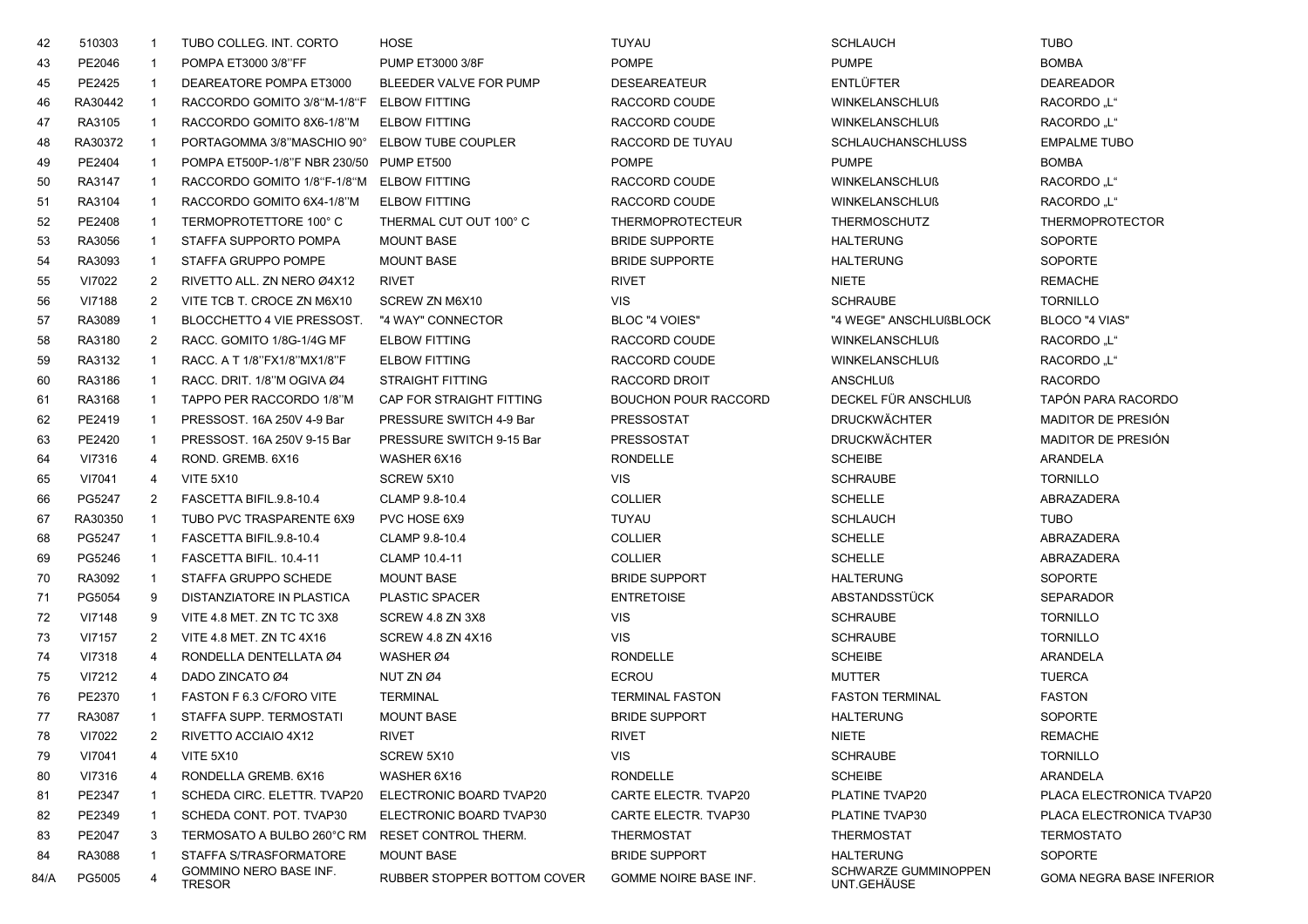| 85    | <b>VI7188</b> | -1             | VITE TCB T.C. ZN M6X10                        | SCREW ZN M6X10                 | <b>VIS</b>                    | <b>SCHRAUBE</b>                 | <b>TORNILLO</b>                |
|-------|---------------|----------------|-----------------------------------------------|--------------------------------|-------------------------------|---------------------------------|--------------------------------|
| 86    | PE2051        |                | AUTOTRASF. 1200W 400/230V                     | TRANSFORMER 400/230V           | AUTOTRANSFORMATEUR            | AUTOM. WANDLER                  | TRANSFORMADOR AUTOM.           |
| 87    | VI7316        | 9              | RONDELLA GREMB, 6X16 ZN                       | WASHER ZN 6X16                 | <b>RONDELLE</b>               | <b>SCHEIBE</b>                  | ARANDELA                       |
| 88    | VI7149        | 2              | VITE8.8 ZN 6X20                               | <b>SCREW 8.8 ZN 6X20</b>       | <b>VIS</b>                    | <b>SCHRAUBE</b>                 | <b>TORNILLO</b>                |
| 89    | VI7303        | $\overline{2}$ | RONDELLA DENT. ZN Ø6                          | WASHER ZN Ø6                   | <b>RONDELLE</b>               | <b>SCHEIBE</b>                  | ARANDELA                       |
| 90    | VI7316        | $\overline{2}$ | ROND. GREMB. 6X16 ZN SP.1.5                   | WASHER ZN 6X16                 | <b>RONDELLE</b>               | <b>SCHEIBE</b>                  | ARANDELA                       |
| 91    | PE2098        | -1             | CABLAGGIO COMPLETO S/TECH                     | <b>COMP. WIRING STEAM TECH</b> | CABLAGE STEAM TECH            | <b>VERKABELUNG STEAM TECH</b>   | CABLAJE STEAM TECH             |
| 91/A  | PE2177        | -1             | FRUTTO PRESA 7P+T                             | CONNECTOR FOR TOOLS            | CONNECTEUR POUR ACCESSOIRES   | KONNEKTOR FÜR ZUBEHÖR           | <b>CONECTOR PARA ACESORIOS</b> |
|       | RA30930       | -1             | TUBO TEFLON + GUAINA L.930                    | <b>HOSE</b>                    | TUYAU                         | <b>SCHLAUCH</b>                 | <b>TUBO</b>                    |
| 92    | PG5360        |                | TUBO EPDM 12X15 (S/TECH)                      | <b>HOSE</b>                    | TUYAU                         | <b>SCHLAUCH</b>                 | <b>TUBO</b>                    |
|       | RA31350       | -1             | TUBO TEFLON + GUAINA                          | <b>HOSE</b>                    | <b>TUYAU</b>                  | <b>SCHLAUCH</b>                 | <b>TUBO</b>                    |
| 93    | RA31150       |                | TUBO EPDM NERO Ø 7X10                         | <b>HOSE</b>                    | TUYAU                         | <b>SCHLAUCH</b>                 | <b>TUBO</b>                    |
|       | RA30970       |                | TUBO TEFLON Ø4X12                             | <b>HOSE</b>                    | <b>TUYAU</b>                  | <b>SCHLAUCH</b>                 | <b>TUBO</b>                    |
| 94    | RA30870       | -1             | TUBO EPDM NERO Ø 7X10                         | <b>HOSE</b>                    | <b>TUYAU</b>                  | <b>SCHLAUCH</b>                 | <b>TUBO</b>                    |
| 95    | 090270        | -1             | CALDAIA COMPLETA S/TECH 12K COMPLETE BOILER   |                                | <b>CHAUDIÈRE</b>              | <b>DAMPFKESSEL</b>              | <b>CALDERA</b>                 |
| 95/A  | PE2522        | 2              | RESISTENZA 3600W 230V                         | <b>HEATING ELEMENT</b>         | <b>RESISTANCE</b>             | <b>WIDERSTAND</b>               | <b>RESISTENCIA</b>             |
| 95/B  | PG5139        | 2              | GUARNIZIONE ALLUM. 42X50X1.5 GASKET ALUMINIUM |                                | <b>JOINT ALUMINIUM</b>        | ALUMINIUMDICHTUNG               | <b>JUNTA EN ALUMINIUM</b>      |
| 95/C  | RA30803       | -1             | RACCORDO 75° 1/8FX1/8FX1/8M                   | <b>ELBOW VALVE</b>             | RACCORD COUDE                 | <b>WINKELANSCHLUß</b>           | <b>RACORDO</b> "L"             |
| 95/D  | RA3186        | -1             | RACCORDO DRITTO 1/8 C/OGIVA STRAIGHT VALVE    |                                | <b>RACCORD</b>                | <b>ANSCHLUß</b>                 | <b>RACORDO</b>                 |
| 95/E  | RA3048        | -1             | VALVOLA N/RIT MOLLA DURA                      | NON RETURN VALVE               | SOUPAPE DE RETENUE            | <b>ABSPERRVENTIL</b>            | VALVULA DE RETENCION           |
| 95/F  | RA3167        |                | RACCORDO GOMITO 6X8-1/8F                      | ELBOW VALVE                    | RACCORD COUDE                 | <b>WINKELANSCHLUß</b>           | <b>RACORDO</b> "L"             |
| 95/G  | RA3327        | -1             | TAP. OTTONE C/SONDA 110mm                     | <b>BRASS CAP +PROBE</b>        | <b>BOUCHON LAITON + SONDE</b> | MESSINGDECKEL + SONDE           | TAPÓN LATÓN + SONDA            |
| 95/H  | PG51033       | -1             | GUARNIZ. TEFLON Ø33.5X40X2                    | <b>GASKET</b>                  | <b>JOINT</b>                  | <b>DICHTUNG</b>                 | <b>JUNTA</b>                   |
| 95/1  | RA3187        | -1             | RACCORDO DRITT. 1/8"MX1/8"M                   | <b>STRAIGHT VALVE</b>          | <b>RACCORD</b>                | <b>ANSCHLUß</b>                 | <b>RACORDO</b>                 |
| 95/L  | PE2337        | -1             | ELETTROV. 6650+2 BOBINE 230V                  | SOLENOID VALVE DOUBLE OUTLET   | <b>ÉLECTROVANNE</b>           | <b>ELEKTROVENTIL</b>            | ELECTROVALVULA                 |
| 95/M  | RA3147        | -1             | RACC. GOMITO 1/8"F-1/8"M                      | <b>ELBOW VALVE</b>             | RACCORD COUDE                 | <b>WINKELANSCHLUß</b>           | RACORDO "L"                    |
| 95/N  | RA3409        | $\mathbf{1}$   | VALV. N/RIT. MM MOLLA DEBOLE NON RETURN VALVE |                                | SOUPAPE DE RETENUE            | <b>ABSPERRVENTIL</b>            | VALVULA DE RETENCION           |
| 95/O  | RA3147        |                | RACC. GOMITO 1/8"F-1/8"M                      | <b>ELBOW VALVE</b>             | RACCORD COUDE                 | <b>WINKELANSCHLUß</b>           | <b>RACORDO</b> "L"             |
| 95/P  | RA3406        | -1             | VALVOLA 1/8"M 12 Bar PGØ9                     | PRESSURE VALVE 7.5 Bar         | SOUPAPE DE SECURITE           | <b>SICHERHEITSVENTIL</b>        | VALVULA DE SEGURIDAD           |
| 95/Q  | 990046        | -1             | CALDAIA NUDA STEAM TECH                       | <b>BOILER</b>                  | <b>CHAUDIERE</b>              | <b>DAMPFKESSEL</b>              | CALDERA                        |
| 95/R  | RA00040       | 6              | TUBO SILICONE TRASP, 6X9                      | <b>HOSE</b>                    | TUYAU                         | <b>SCHLAUCH</b>                 | <b>TUBO</b>                    |
| 96    | IS4020        | -1             | <b>ISOLANTE CALDAIA DX</b>                    | <b>BOILER INSULATION</b>       | <b>ISOLANT THERMIQUE</b>      | THERM. ISOLIERUNG               | AISLADOR THERMICO              |
| 96/A  | IS4021        | -1             | <b>ISOLANTE CALDAIA SX</b>                    | <b>BOILER INSULATION</b>       | <b>ISOLANT THERMIQUE</b>      | THERM. ISOLIERUNG               | AISLADOR THERMICO              |
| 97    | PG7010        |                | UGELLO M + TUBO TEFLON                        | MALE NOZZLE+TEFLON HOSE        | <b>BUSE MALE+TUBE TEFLON</b>  | DÜSE+TEFLONSCHLAUCH             | <b>BOQUILLA+TUBO TEFLON</b>    |
| 98    | PE2334        | -1             | TERMOSTATO 175° C RIPRIST.                    | <b>RESET THERMOSTAT</b>        | THERMOSTAT MANUEL RESET       | <b>MANUEL, RESET THERMOSTAT</b> | <b>TERMOSTATO MANUAL RESET</b> |
| 99    | VI7335        |                | RONDELLA DENT. INOX Ø20                       | WASHER INOX Ø20                | RONDELLE                      | <b>SCHEIBE</b>                  | ARANDELA                       |
| 100   | VI7336        |                | RONDELLA PIANA INOX Ø20                       | WASHER INOX Ø20                | <b>RONDELLE</b>               | <b>SCHEIBE</b>                  | ARANDELA                       |
| 101   | VI7203        |                | DADO Ø24XL 6X1/2"GAS                          | NUT 6X1/2" GAS                 | ÉCROU                         | <b>MUTTER</b>                   | <b>TUERCA</b>                  |
| 102   | RA3163        | -1             | TAPPO DREN. 3/8"M FIL. CIL.                   | <b>DRAIN CAP</b>               | <b>BOUCHON DRAINAGE</b>       | ABLAßDECKEL                     | <b>TAPON DRENAJE</b>           |
| 102/A | PG51164       | 2              | OR 14.00X1.78 NBR NERO                        | O-RING 14.00X1.78 NBR          | <b>JOINT</b>                  | <b>DICHTUNG</b>                 | <b>JUNTA</b>                   |
| 103   | RA30135       |                | TUBO TEFLON 6X8 L.135mm                       | HOSE                           | TUYAU                         | <b>SCHLAUCH</b>                 | <b>TUBO</b>                    |
| 104   | PG5203        |                | FASC. STRIK CLX 09017 7-9                     | SINGLE EAR CLAMP               | <b>COLLIER</b>                | <b>SCHELLE</b>                  | ABRAZADERA                     |
| 105   | VI7318        | $\overline{2}$ | ROND. DENTELLATA Ø4                           | WASHER Ø4                      | RONDELLE                      | <b>SCHEIBE</b>                  | ARANDELA                       |